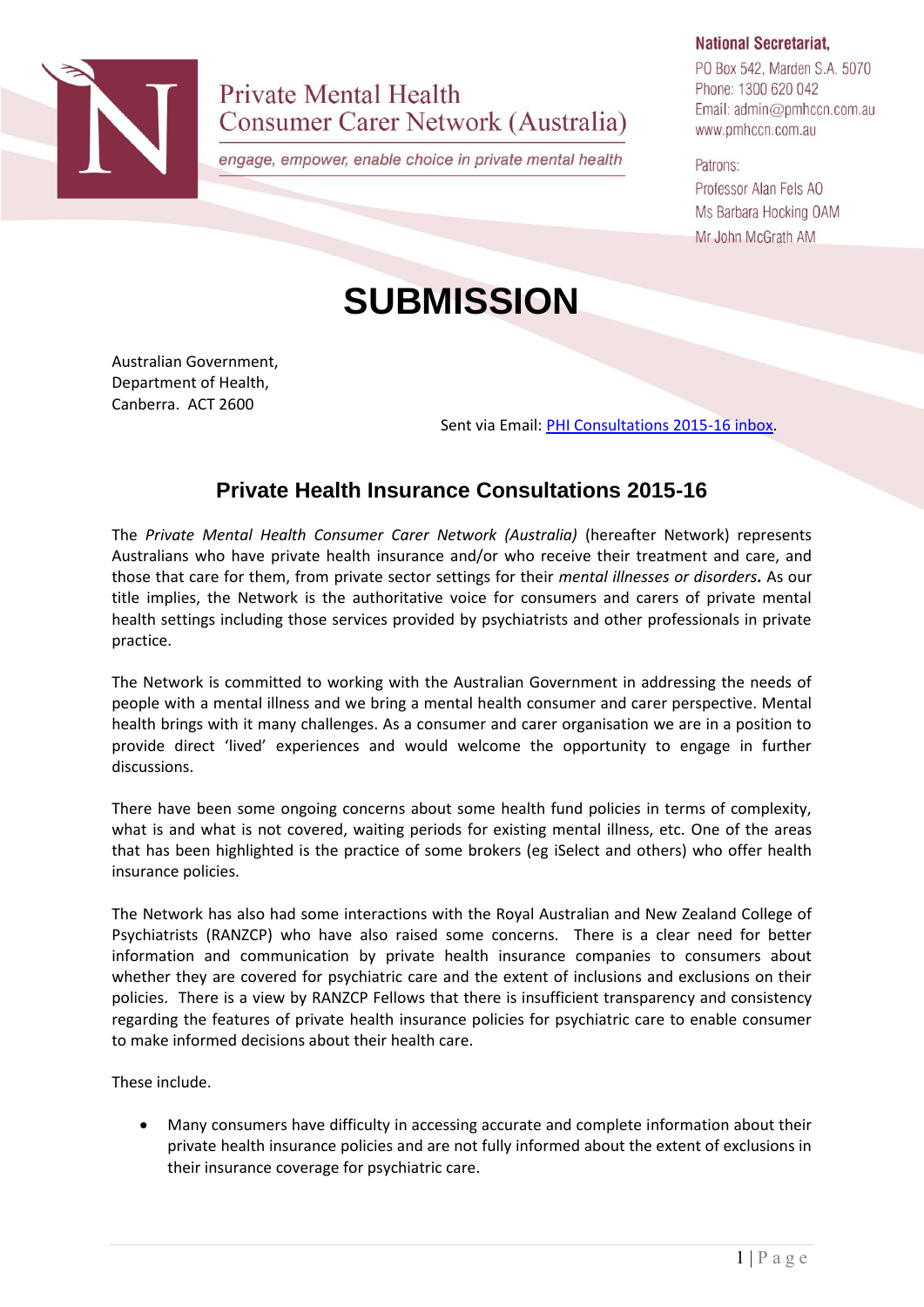- For some people who have private health insurance it comes as a surprise to learn that their insurance does not cover psychiatric admission. This then necessitates referral to the public system.
- Some health funds do not make it clear what is not covered under their private health insurance policies in terms of psychiatric care.
- Some funds do not pay a full rebate for psychiatric readmissions within days of a previous admission and most people are not aware of this limitation.
- Health funds cover day admission programs however there is confusion by consumers as to what kind of day programs and the number of sessions are covered under their policies.
- Consumers are not always informed that they cannot access outreach and day programs simultaneously.
- Some insurance funds do not explain that their psychiatric cover is capped. An example of this is that many consumers do not realise that their health fund only covers a limited number of ECT treatments per year.
- Less than half of all policies currently offered by major insurers cover the cost of an admission to private psychiatric hospitals.
- Some insurers have recently moved psychiatric treatment from full benefits to restricted benefits on some of their policies.
- Consumers have limited ability to compare policies particularly as they pertain to psychiatric care.

The Network is aware of the work of the Private Health Insurance Ombudsman (PHIO) and a review of the complaints by consumers of the major health insurers seems to qualify our concerns. We are also aware that the Private Health Insurance Ombudsman pays particular regard to correct and prudent information and has recently sought and received changes about long-term missinformation on the iSelect website about the coverage of pre-existing mental health conditions by their insurers. We also refer our members to the Government's website of: <http://www.privatehealth.gov.au/> which provides good information about health fund policies.

The Network also believes there is some misunderstanding or lack of transparency and sent out our monthly eNews Alert to our approximately 1,000 members highlighting the following:

- 2 month waiting period only for any pre-existing psychiatric disorders.
- know what the content of your health insurance policy is, what you are covered for or not, what level of cover you have, if you have any excess payments to make, what any out of pocket expenses might be and make necessary enquiries if you are confused.
- If transferring to another fund, be sure that the level of cover is the same.